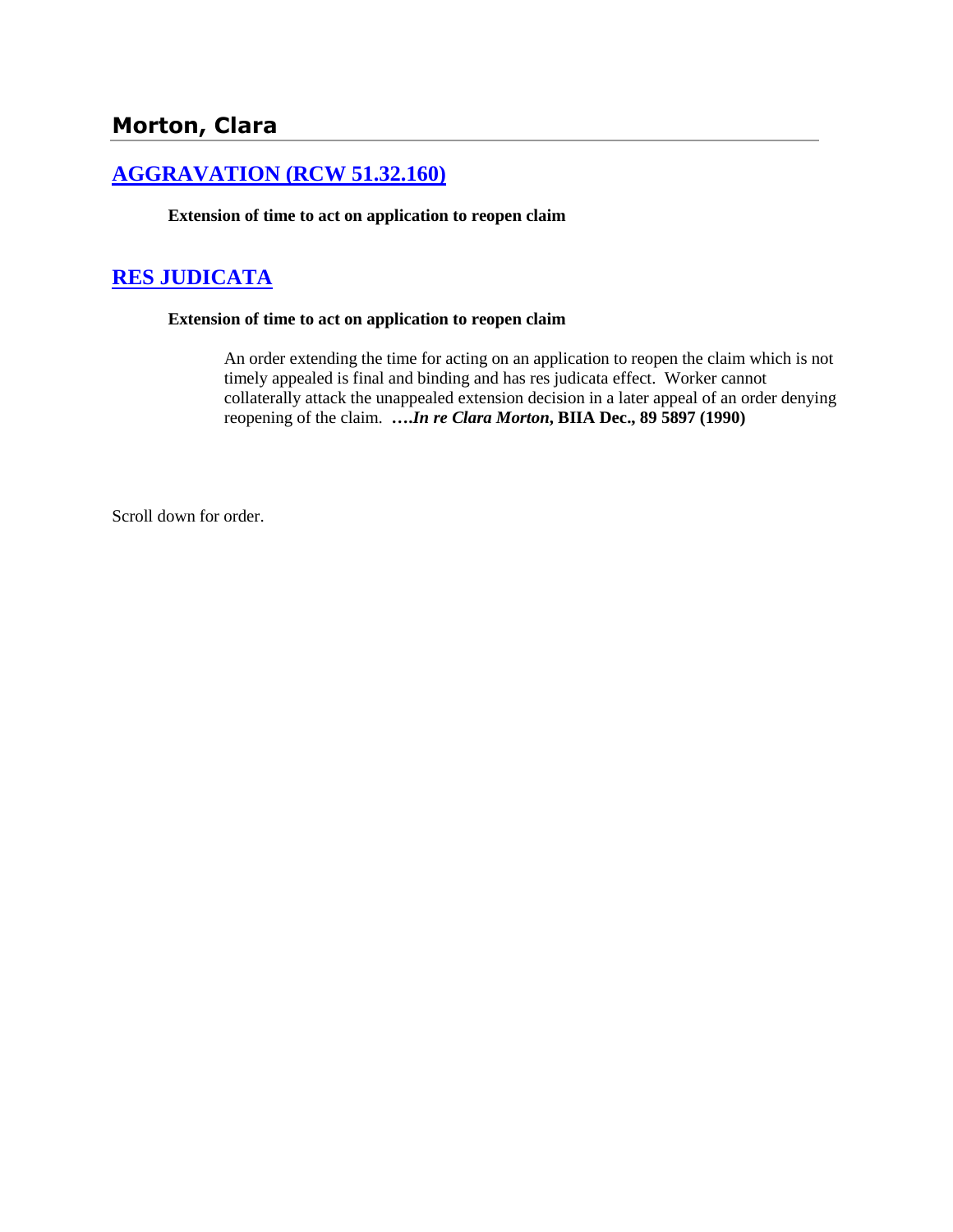#### **BEFORE THE BOARD OF INDUSTRIAL INSURANCE APPEALS STATE OF WASHINGTON**

**IN RE: CLARA MORTON ) DOCKET NO. 89 5897**

#### **ORDER VACATING PROPOSED DECISION AND ORDER AND REMANDING APPEAL TO HEARING PROCESS**

### **CLAIM NO. K-138300**

APPEARANCES:

Claimant, Clara Morton, by Casey and Casey, per Gerald L. Casey and Carol L. Casey

Employer, West Coast Lutheran School, by Maxson Young Risk Management Services, Inc., per Judy Van Eyck, Senior Claims Administrator and Terry Peterson, Attorney

**) )**

**) ) )**

Department of Labor and Industries, by The Attorney General, per Ann Marie Neugebauer, Assistant, and Whitney Petersen, Paralegal

This is an appeal filed by the claimant, Clara Morton, on December 22, 1989 from an order of the Department of Labor and Industries dated December 7, 1989 which stated that on September 6, 1989 the Department received an application to reopen the claim, that medical information shows the condition caused by the injury has not worsened since final claim closure and which denied the application to reopen and ordered the claim remain closed. **REMANDED TO THE HEARING PROCESS**.

### **DECISION**

Pursuant to RCW 51.52.104 and RCW 51.52.106, this matter is before the Board for review and decision on timely Petitions for Review filed by the Department of Labor and Industries and the employer to a Proposed Decision and Order issued on September 11, 1990 in which the order of the Department dated December 7, 1989 was reversed and the claim remanded to the Department with directions to reopen the claim.

The Proposed Decision and Order granted summary judgment upon claimant Clara Morton's motion. Ms. Morton contends her application to reopen her claim should be deemed granted under RCW 51.32.160 because the Department allegedly did not have good cause for extending beyond 90 days the time for making a final determination on her application; alternatively, she argues that, if good cause indeed existed, an order of the Department entered within the original 90-day period which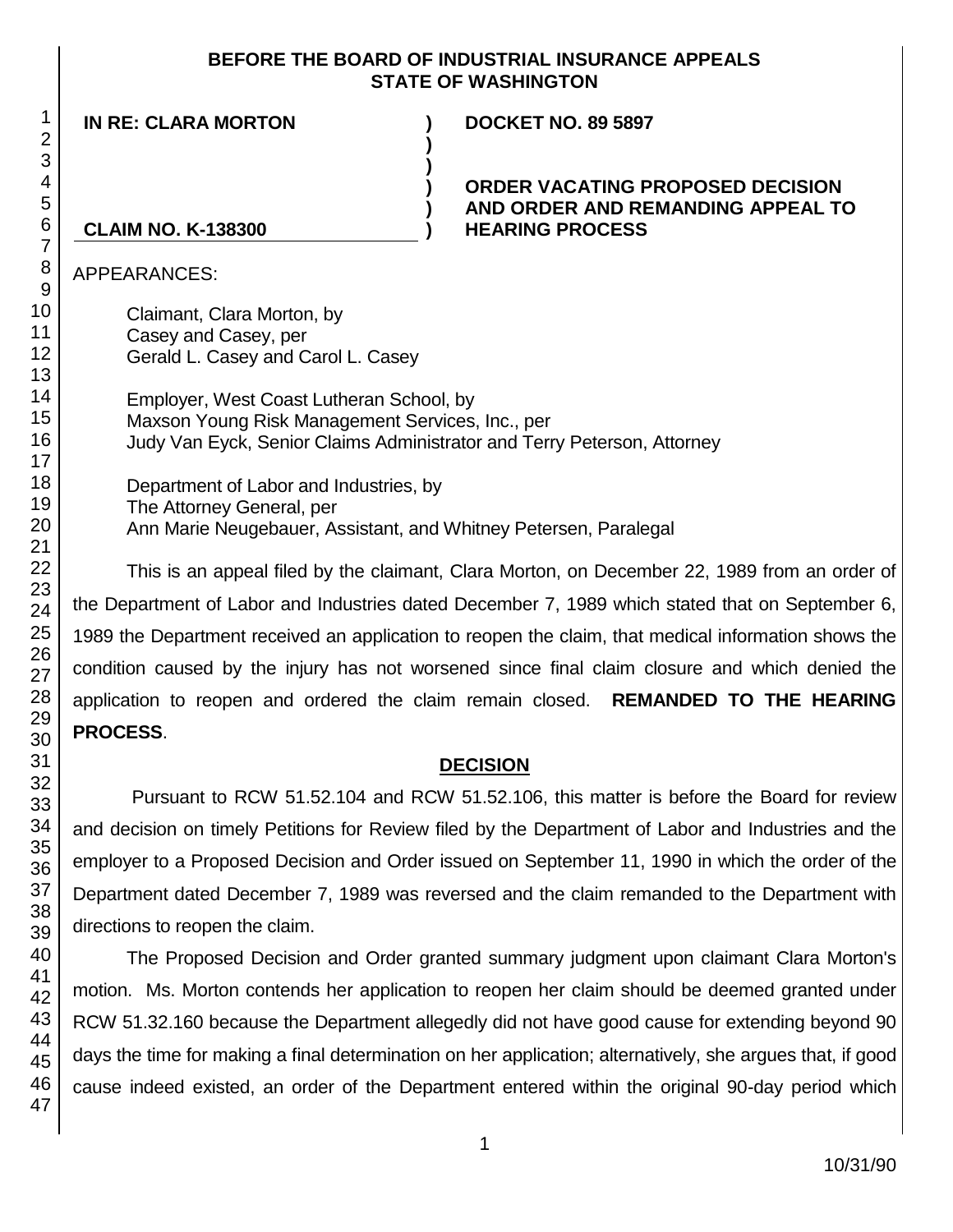purported to extend that period an additional 60 days was ineffective to extend the period because the order was in violation of the Department's own rule concerning such orders, WAC 296-14-400. The Department argues its order was effective to extend the period in that good cause did exist and had been properly stated in the order.

We hold, in the circumstances of this particular case, the order of the Department extending the period in which it must make a final determination regarding Ms. Morton's application to reopen her claim is final and binding with res judicata effect. The extension order may not be collaterally attacked in the present appeal, which is taken from a subsequent order denying Ms. Morton's application to reopen her claim on its merits. Since the Board lacks subject matter jurisdiction over the prior extension order, which has res judicata effect, the Proposed Decision and Order which would grant relief to the claimant on grounds inconsistent with that order must be vacated and the appeal remanded to the hearings process for a determination based upon the merits of Ms. Morton's application to reopen her claim.

The relevant facts are straightforward. The Department received Ms. Morton's application to reopen her claim on September 6, 1989. The Department issued an order dated November 2, 1989 which stated more information was required before a decision could be made on the application because "the Department of Labor and Industries is unable to schedule a medical examination within 90 days". The order therefore extended the decision period until February 5, 1990. Our review of the microfiche of the Department's claim file, under the authority stated in In re Mildred Holzerland, BIIA Dec., 15,729 (1965), fails to disclose the filing of any protest or appeal by any party of the order dated November 2, 1989. The Department thereafter issued an order dated December 7, 1989 which denied Ms. Morton's application to reopen her claim. Ms. Morton filed her notice of appeal of the order dated December 7, 1989 on December 22, 1989, which was well within 60 days following the issuance by the Department of its order dated November 2, 1989. However, a careful examination of that notice of appeal does not disclose any reference whatsoever to the order dated November 2, 1989, or the subject matter of the extension order.

Ms. Morton's motion for summary judgment was apparently prompted by one or several of the following additional facts, although we do not view these as necessary to determining either our jurisdiction or the effect of the November 2, 1989 order. The Department, on October 2, 1989, had requested one of its service locations to arrange a medical examination of Ms. Morton. Even though the Department issued its order of November 2, 1989 indicating that it could not schedule the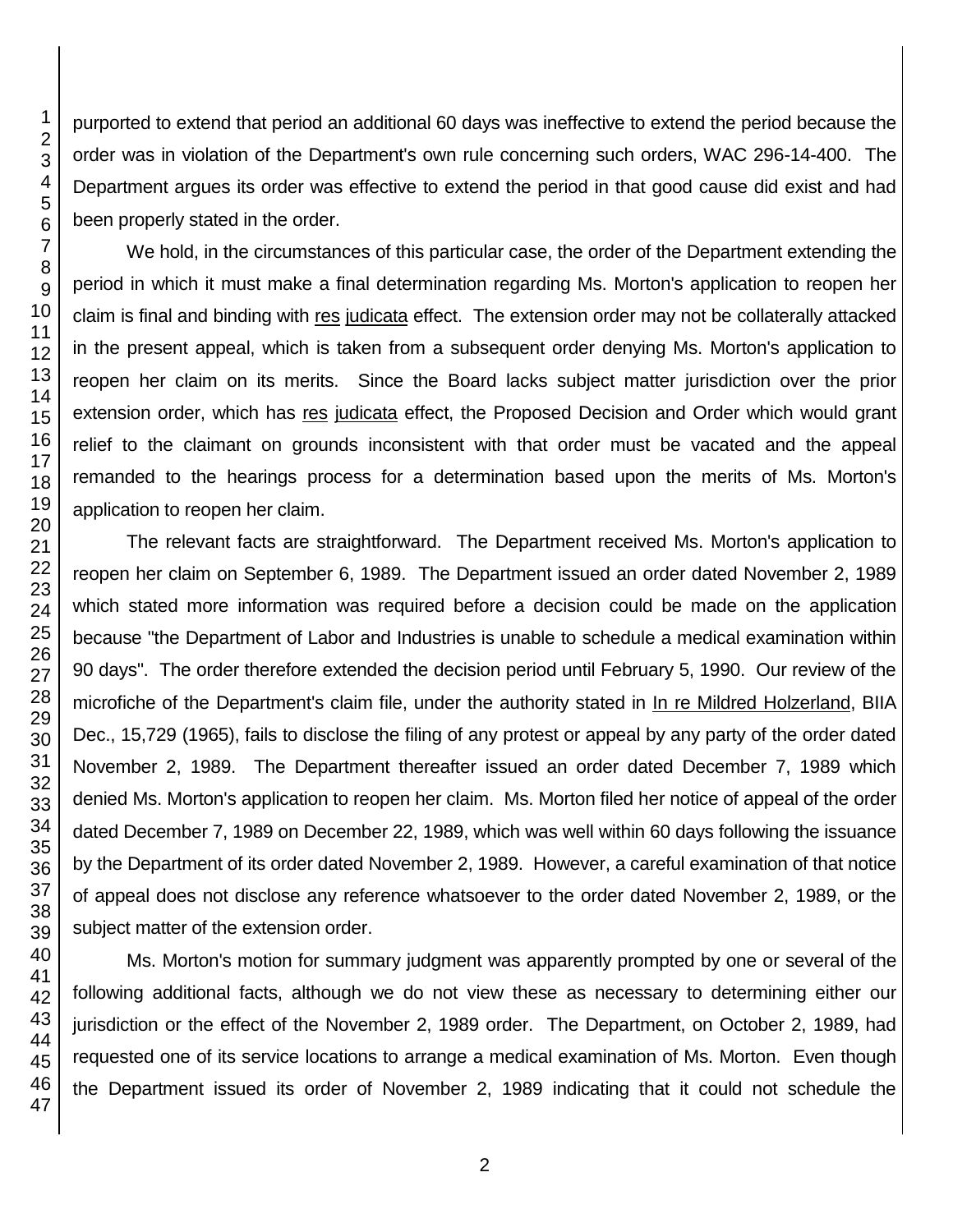examination within the 90-day period, the medical examination was actually conducted on November 21, 1989 and he Department received a report of that examination on December 4, 1989, which was the day before the initial 90-day period would have expired.

Ms. Morton argues the Department's scheduling o f the examination within the 90-day period is conclusive evidence the Department did not have the good cause (inability to schedule medical examination within 90 days) which the Department stated in its November 2, 1989 order. Ms. Morton acknowledges the report of examination was received only one day prior to expiration of the 90-day period. In this regard, she argues that if good cause still existed for not making a determination within 90 days but the nature of the good cause had changed, the Department's own rule, WAC 296-14-400, required the Department issue a new extension order stating the correct good cause.<sup>1</sup> She contends that because the reason listed at WAC 296-14-400(1) was no longer applicable, the Department was required to issue a new extension order stating the cause listed under WAC 296-14-400(4). Otherwise, she argues, the Department should not be allowed to take advantage of the extension beyond the initial 90 days.

As required by WAC 296-14-400, the order dated November 2, 1989 contained language which conformed to RCW 51.52.050 by stating the order would become final within 60 days, absent a protest or appeal. In order to be recognized as an effective appeal, a written document filed with this Board

Ms. Morton relies upon the following language within the Department's regulation:

(1) Inability to schedule a necessary medical examination within the ninety-day time period;

(2) Failure of the worker to appear for a medical examination;

(3) Lack of clear or convincing evidence to support reopening or denial of the claim without an independent medical examination;

(4) Examination scheduled timely but cannot be conducted and a report received in sufficient time to render a decision prior to the end of the ninety-day time period.

The department shall make a determination regarding "good cause" in a final order as provided in RCW 51.52.050.

WAC 296-14-400.

l

The department may, for good cause, extend the period in which the department must act for an additional sixty days. "Good cause" for such an extension may include, but not be limited to the following: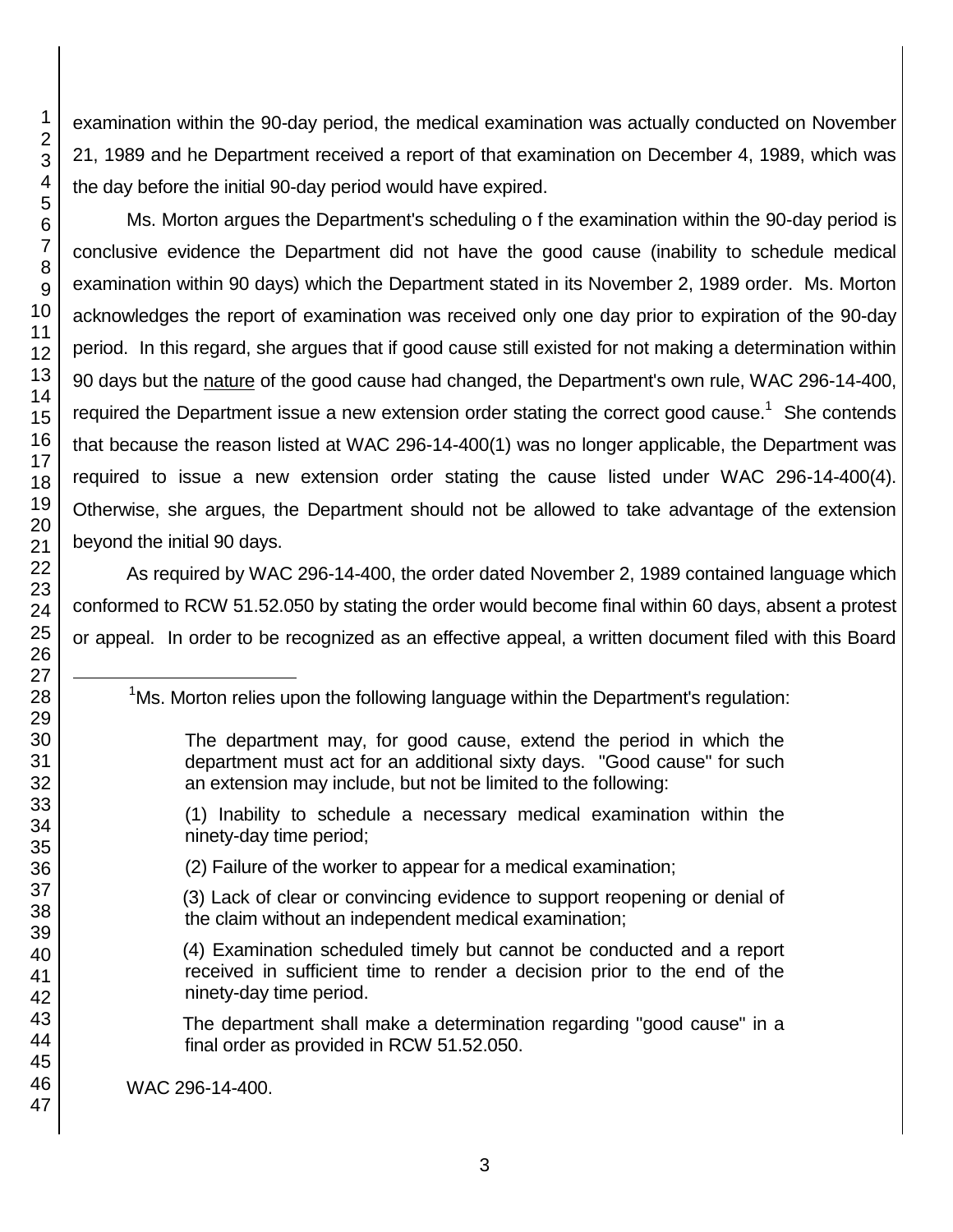must, at least, indicate an intent to appeal and what decision or order of the Department is being challenged by the appeal. These minimum requirements are implicit in the language of RCW 51.52.060 and .070. In re Lynnette A. Murray, BIIA Dec., 41,887 (1974). We have already indicated the notice of appeal filed by Ms. Morton does not identify the extension order of the Department dated November 2, 1989, nor does its language mention any matter having to do with the Department's taking an extension of time to make a determination on Ms. Morton's application to reopen her claim. There being no other indicia within the Department claim file of a protest or appeal, it can thus readily be determined that the 60 day time limitation for a protest or appeal from the November 2, 1989 Department order to be filed has long since elapsed.

Even though the statute of limitations has run on the order dated November 2, 1989, the claimant might, under certain circumstances, be able to challenge the validity of the November 2, 1989 order. The circumstances in which an order of the Department, absent appeal, might be determined non-conclusive and without res judicata effect are most broadly described in Abraham v. Dep't of Labor & Indus., 178 Wash. 160 (1934). The court determined that the Department, in issuing an order allowing a claim, had determined a mixed question of law and fact. The Department could not reverse that order after the limitations period had run, even though the Department later came to the belief that the worker was not injured while in the employ of an employer coming under workers' compensation. In so holding, the court stated:

> Under the express terms of statutory law and in accord with its beneficial purposes, the department has original and exclusive jurisdiction, in all cases where claims are presented, to determine the mixed question of law and fact as to whether a compensable injury has occurred. . . .

> Since the department is the original and sole tribunal with power to so determine the facts, and its findings are reviewable only on appeal, it must follow that a judgment by it resting upon a finding of fact that the workman was so employed at the time of injury as to be within the act, is final and conclusive upon the department and upon the claimant, unless set aside on an appeal authorized by statute, or unless fraud, or something of like nature, which equity recognizes as sufficient to vacate a judgment, has intervened. (Emphasis supplied)

178 Wash. at 163.

In Booth v. Dept of Labor & Indus., 189 Wash. 201 (1937), an order making a lump sum pension conversion was determined void after the period of limitations had run because the conversion was made without having the value of the annuity then remaining fixed by the Insurance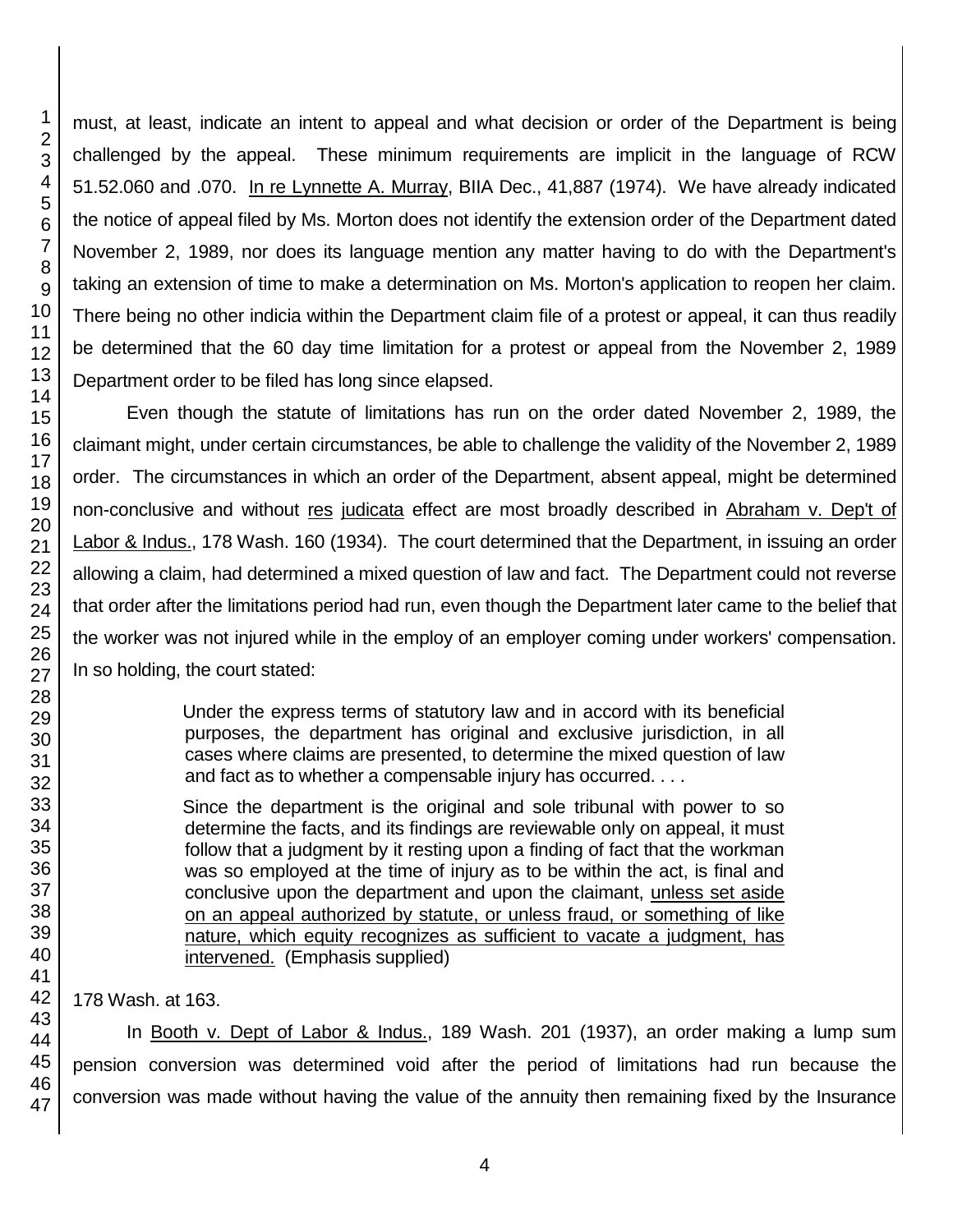Commissioner, as clearly required by statute. Also, this Board has previously determined that prior orders of the Department calculating time loss compensation rates were void and without res judicata effect. See, e.g., In re Rod E. Carew, BIIA Dec., 87 3313 (1989) and In re Dennis G. Roberts, BIIA Dec., 88 0073 (1989). In both Carew and Roberts the Department had determined the time loss compensation rate based upon a monthly average wage calculation method which, at the time, contravened a statutory provision which specifically directed a different method for calculation of time loss compensation and which did not authorize the method utilized by the Department.

In In re Laverne H. Schmidt, Dckt. Nos. 88 0158 & 88 0440 (November 20, 1989) we held an order declaring a statutory lien against the claimant's third party recovery was void in part, even though not appealed within the period of limitations, because the Department's determination of the amount of third party recovery in the particular case exceeded the Department's legal authority. A prior superior court ruling had the legal effect of limiting the third party recovery to an amount approximately \$72,000.00 less than the recovery amount upon which the Department asserted its lien. In Schmidt, we reviewed two additional cases in which our courts have held orders were void even though not appealed within the period of limitations. See, e.g., Wheaton v. Dep't of Labor & Indus., 40 Wn.2d 56 (1952) and Fairley v. Dep't of Labor & Indus., 29 Wn. App. 477 (1981), rev. denied 95 Wn.2d 1032.

In each instance wherein our appellate courts or this Board have held an order void even though not appealed within the limitations period, it was determined that the Department, by way of the void order, had attempted to adjudicate something which was not within the Department's legal power to adjudicate. This distinguishes these case and directed a different outcome than that in Abraham, supra. Rhodes v. Dep't of Labor & Indus., 103 Wn.2d 895, 899 (1985).

In the present case, the Department clearly acted within its legal authority when it issued its extension order of November 2, 1989; Ms. Morton does not contend otherwise. This entailed addressing a mixed question of fact and law. When the Department issued its order dated November 2, 1989, the Department adjudicated that it could not schedule a medical examination within the original 90-day period allotted under RCW 51.32.160 and, consistent with WAC 296-14-400, determined that this constituted "good cause" for a 60 day extension of time. The fact that the Department's determination of the time necessary to schedule an examination later proved to be incorrect is not material to the issue of whether the Department had legal authority to issue its extension order dated November 2, 1989. The later-learned incorrectness of the Department's factual